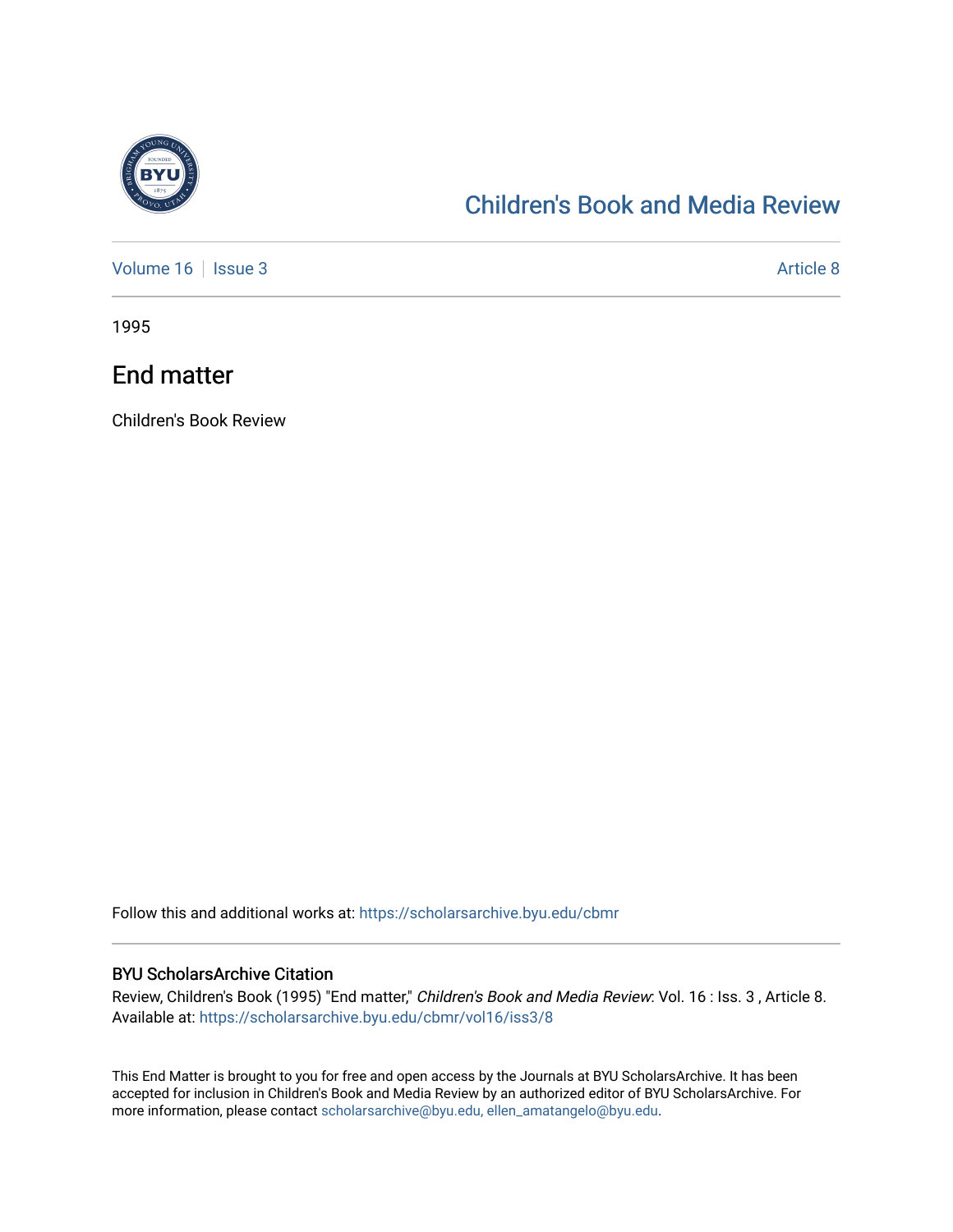*The CHILDREN'S BOOK AND PLAY REVIEW (CBPR)* is published five times annually, once every two months from September through June, by the Department of Elementary Education, the Department of Theatre and Film, and the Harold B. Lee Library of Brigham Young University. Statements and opinions in *CBPR* are the responsibilities of the authors and reviewers and do not necessarily reflect views, constitute endorsement, or set policy of The Church of Jesus Christ of latter-day Saints or Brigham Young University.

The editorial board thinks that *CBPR* is unique in that our reviewers represent a variety of disciplines, that they are interested in how the books can be used effectively with children, that they are concerned with moral issues and often discuss the consequences of ethical stances, and that their reviews reflect practical work with children.